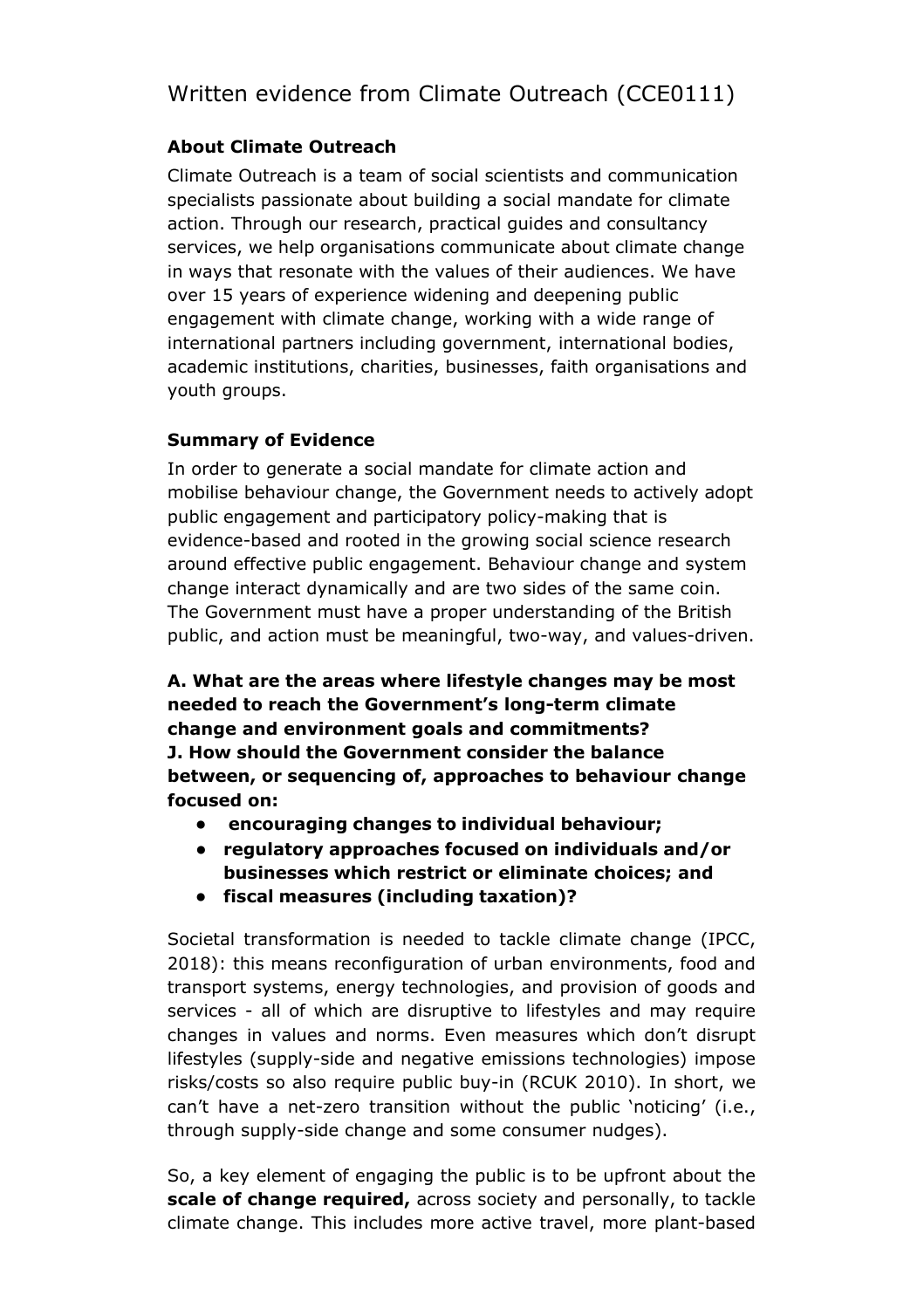diets, more sharing and repairing, new heating systems, and so on. Communicating this transformation, and the role the public will need to play in it, is an essential starting point. Also, providing information on **which choices are the most impactful** is important, since most people still don't realise the impact of embedded emissions or dietary choices in causing climate change.<sup>1</sup>

Elements of the net zero transition can be implemented with little disruption to households, such as phasing out fossil fuels and deploying negative emission technologies - although even these are likely to involve some cost to householders (e.g., via energy bills). Nudges can be used in some cases to change behaviour without too much disruption - for example, using renewable tariffs as 'defaults' (with fossil tariffs available on an 'opt-out' basis) exploiting the tendency for people to stick with the status quo. Where this has been used in other countries, it has increased green tariff adoption from about 3% to almost 90% even though this tariff was somewhat more expensive than the fossil fuels alternative<sup>2</sup>.

However, most of the changes required for net zero will require some disruption and conscious engagement with the public. **Mandatory measures will certainly be required**, as voluntary behaviour change is ineffective for collective problems like climate change where only the most committed individuals will be motivated to change their behaviour without policy support. System change and individual change are two sides of the same coin. But where these mandatory measures are implemented, householders will be more receptive if they are framed around co-benefits (e.g., saving money, improved health, convenience) aligned with people's values.

#### **B. What is the UK public's level of concern regarding climate change and environment issues, and how does this vary across the population?**

See below under Section F for our work *Britain Talks Climate* which explores the attitudes of the British population to climate change in detail.

<sup>1</sup> [https://cast.ac.uk/wp-content/uploads/2021/03/CAST-Briefing-](https://cast.ac.uk/wp-content/uploads/2021/03/CAST-Briefing-08.pdf)0[8.](https://cast.ac.uk/wp-content/uploads/2021/03/CAST-Briefing-08.pdf)pdf

<sup>2</sup> https://ww[w.](https://www.nature.com/articles/s41562-021-01070-3)nature[.](https://www.nature.com/articles/s41562-021-01070-3)co[m/](https://www.nature.com/articles/s41562-021-01070-3)article[s/s4](https://www.nature.com/articles/s41562-021-01070-3)156[2-0](https://www.nature.com/articles/s41562-021-01070-3)21[-0](https://www.nature.com/articles/s41562-021-01070-3)107[0-3](https://www.nature.com/articles/s41562-021-01070-3)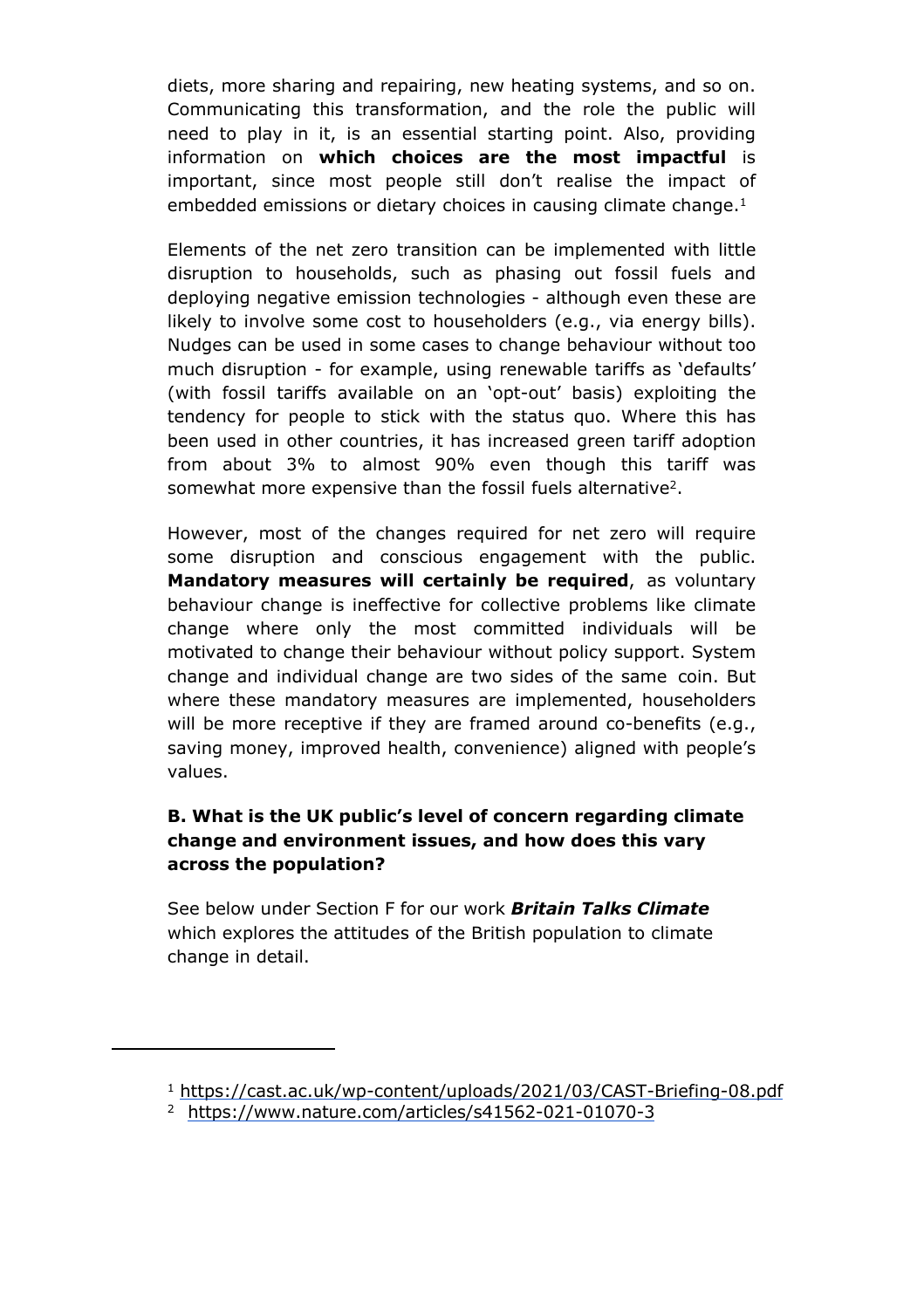**E. What can be learnt from successful and unsuccessful behaviour change interventions by the UK Government and other government actors (including in other policy or geographical contexts)?**

## **M. What can be learnt from change delivered by civil society including community groups, and businesses (including from actors based outside the UK)?**

There is a vast literature on how to change behaviour, and much can be learnt from historical and international examples of transformation (e.g., tobacco control, urban sustainable transport). Key findings from this evidence base<sup>3</sup> include:

- A. Change is required across *multiple levels* and *using various levers* (information and incentives alone will not be sufficient; broader social, infrastructural, technical, and regulatory interventions are also required;
- B. Interventions should exploit and be framed around *cobenefits* or *win-wins* (e.g., wellbeing/health, equity, cost-saving/profit);
- C. Interventions should be *timely* (a) at the point of decisionmaking (e.g., buying a car or appliance; renovating a house) and (b) when habits are weaker/malleable, notably following a life-event (e.g., moving house, retirement, starting a new job) or wider societal disruption (e.g., COVID-19, infrastructure breakdown, extreme weather events);
- D. Changing social norms through *leadership,* exemplifying/disseminating innovations and *good practice* through networks, and using *trusted messengers* to communicate, are important; and
- E. Building *public support* is key to leveraging government action for behavioural interventions (particularly if there is industry resistance).

Please see our 'Stories of Change' series, in partnership with The Tyndall Centre for Climate Change, which offers Lessons from innovative and imaginative low carbon transformation. <sup>4</sup>

#### Examples of good practice

**Citizen's assemblies** have proven to be an effective approach to facilitate publics to engage with climate action and the net zero transition. A citizens' assembly (CA) is a model of decisionmaking in which a group of non-expert citizens (typically around 50-150 people) work to arrive at practical and policy-relevant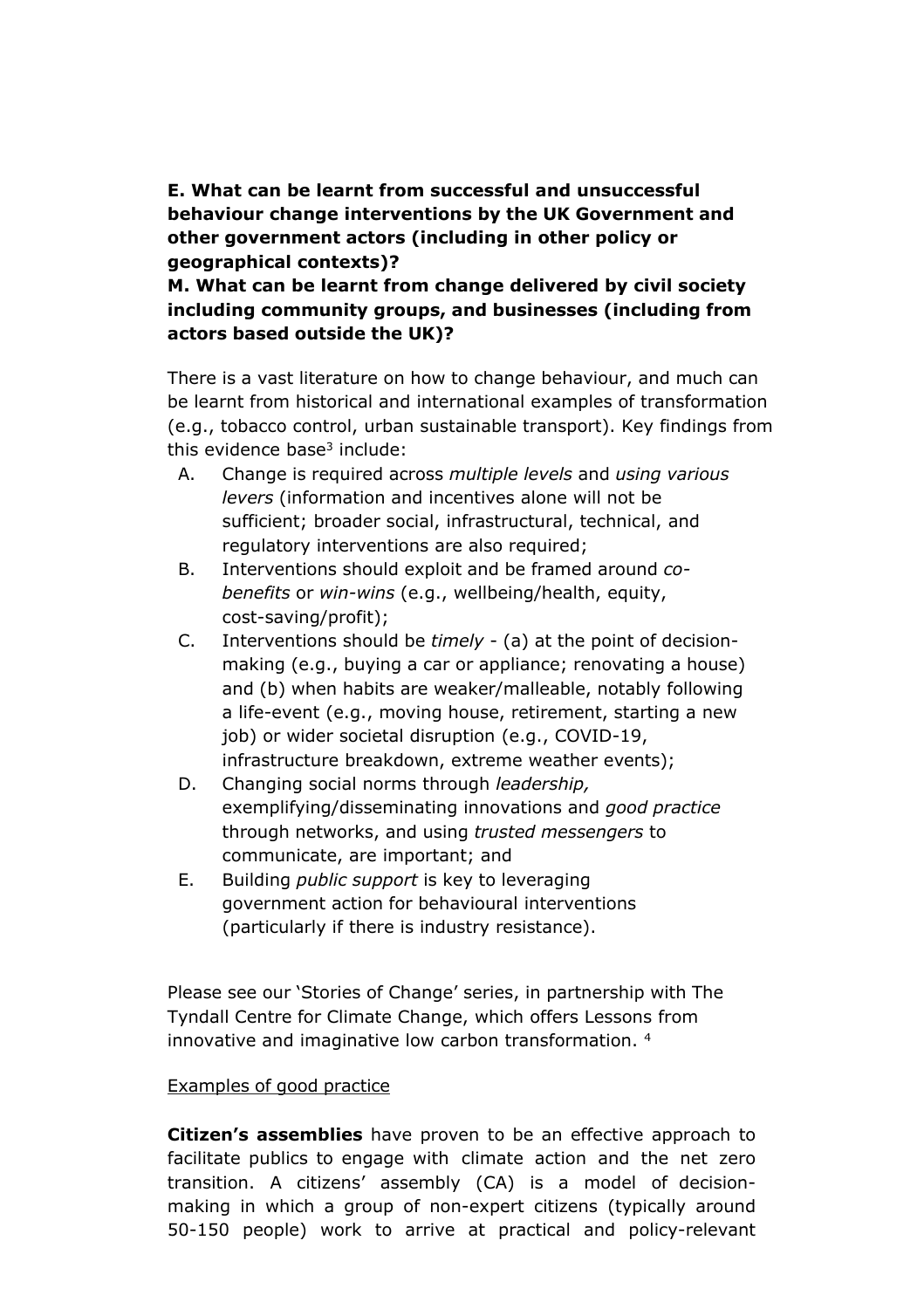recommendations, in response to complex social issues. The format entails learning about issues in detail through expert presentations, with deliberations and exercises designed to help participants share, discuss and debate ideas. 5

The approach - and the questions asked to a CA - is important. As the Knowledge Network on Climate Assemblies' (KNOCA) summarises:

*"Within the short history of national-level CAs, the tendency has been to adopt broader objectives. For example, Citizens' Assembly UK (CAUK) asked the question, 'How can the UK reduce greenhouse gas emissions to net zero by 2050?'. The French CA broadened this remit further, adding in considerations of justice: 'How to reduce greenhouse gas emissions by at least 40% by 2030, in a spirit of social justice?'. The Jersey Climate Conversation was broader still, with the date for action left open: 'How should we work together to become carbon neutral?'. A well defined policy remit, such as "how can the electricity supply be decarbonised by a particular date", is arguably likely to lead to more detailed and actionable outcomes aligned with existing climate action goals and a process that is easier to navigate for participants. Research shows that deliberation processes are most successful when there are distinct policy questions that need to be answered, and these questions need to be specific enough to allow for in-depth conversation around tangible implications and processes (Devaney et al., 2020)."*<sup>6</sup>

<sup>3</sup> For example:

[https://cast.ac.uk/wp-content/uploads/2020/01/CAST-briefing-01-](https://cast.ac.uk/wp-content/uploads/2020/01/CAST-briefing-01-Engaging-the-public-on-low-carbon-lifestyle-change-min.pdf) [Engaging-the-public-on-low-carbon-lifestyle-cha](https://cast.ac.uk/wp-content/uploads/2020/01/CAST-briefing-01-Engaging-the-public-on-low-carbon-lifestyle-change-min.pdf) [nge-min.pdf](https://cast.ac.uk/wp-content/uploads/2020/01/CAST-briefing-01-Engaging-the-public-on-low-carbon-lifestyle-change-min.pdf) ; [https://cast.ac.uk/wp-content/uploads/2021/01/CAST-](https://cast.ac.uk/wp-content/uploads/2021/01/CAST-Briefing06.pdf)[Briefing06.pdf](https://cast.ac.uk/wp-content/uploads/2021/01/CAST-Briefing06.pdf) [;](https://cast.ac.uk/wp-content/uploads/2021/01/CAST-Briefing06.pdf)

https://ww[w.s](https://www.sciencedirect.com/science/article/pii/S2352154621000425?via%3Dihub)ciencedirec[t.c](https://www.sciencedirect.com/science/article/pii/S2352154621000425?via%3Dihub)om[/s](https://www.sciencedirect.com/science/article/pii/S2352154621000425?via%3Dihub)cienc[e/](https://www.sciencedirect.com/science/article/pii/S2352154621000425?via%3Dihub)articl[e/](https://www.sciencedirect.com/science/article/pii/S2352154621000425?via%3Dihub)pii[/S](https://www.sciencedirect.com/science/article/pii/S2352154621000425?via%3Dihub)2352154621000 425[?](https://www.sciencedirect.com/science/article/pii/S2352154621000425?via%3Dihub)vi[a%3D](https://www.sciencedirect.com/science/article/pii/S2352154621000425?via%3Dihub)ihub ;

House of Lords. [B](https://www.sciencedirect.com/science/article/pii/S2352154621000425?via%3Dihub)ehaviour Change. (House of Lords Select Committee on Science & Technology, London, 2011).

<sup>4</sup> https://cas[t.](https://cast.ac.uk/storiesofchange/)a[c.](https://cast.ac.uk/storiesofchange/)uk[/](https://cast.ac.uk/storiesofchange/)storiesofchang[e/](https://cast.ac.uk/storiesofchange/)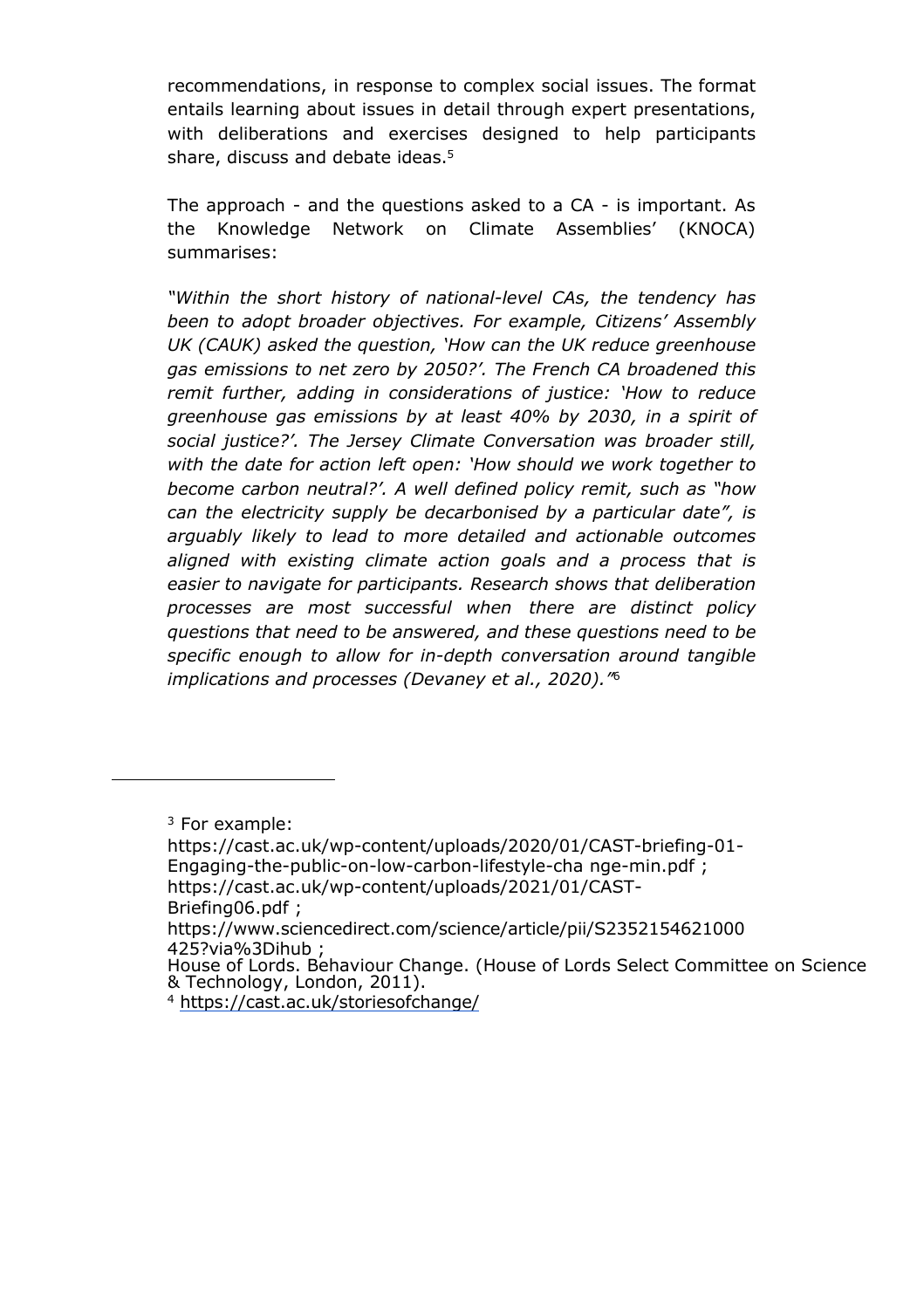The recent **film on the UK Citizens' Assembly on Climate Change** - ['The](https://www.bbc.co.uk/programmes/p097sbzc) [People](https://www.bbc.co.uk/programmes/p097sbzc) [Versus](https://www.bbc.co.uk/programmes/p097sbzc) [Climate](https://www.bbc.co.uk/programmes/p097sbzc) [Change'](https://www.bbc.co.uk/programmes/p097sbzc) was an extremely powerful and pioneering net zero public engagement tool. The film centred around the people involved, and they narrated their personal journeys as they navigated through them. It has helped take the Assembly, and the issues discussed within it, to a wider audience than the 108 assembly members, and provides an important illustration of the principles of people-first/human storyled engagement on what net zero means. It is a strong learning opportunity for policy makers who want to design communications and comms infrastructure in a way that takes net zero out of the technocratic space and into people's lives.

The growing use of diverse and deliberative approaches is welcome. It is important to ensure that the same philosophy of participative public engagement is applied to adaptation policy as well as mitigation policy, where trade-offs and values are just as critical (and the principle of a 'just' transition also applies), as noted recently by the [Climate](https://www.theccc.org.uk/2021/01/14/the-path-to-net-zero-event-series/) [Change](https://www.theccc.org.uk/2021/01/14/the-path-to-net-zero-event-series/) Committee.

A key challenge remains to ensure that 'invited' forms of public engagement (e.g., citizens' assemblies) are **not one-off events, but more continuous and linked to 'emergent' forms of engagement** (e.g., community action, education, low-carbon living), as discussed [here](https://assets.publishing.service.gov.uk/government/uploads/system/uploads/attachment_data/file/969428/net-zero-public-engagement-participation-research-note.pdf). Supporting everyday 'climate conversations' is a positive step towards achieving this embedding of ongoing dialogue across society. See our 'Talking Climate' handbook for guidance on how to facilitate these everyday conversations.<sup>7</sup>

<sup>5</sup> Capstick, S., Demski, C., Cherry, C., Verfuerth, C. and Steentjes, K. (2020). [Climate](https://cast.ac.uk/wp-content/uploads/2020/03/CAST-Briefing-03-Climate-Change-Citizens-Assemblies.pdf) [Change](https://cast.ac.uk/wp-content/uploads/2020/03/CAST-Briefing-03-Climate-Change-Citizens-Assemblies.pdf) [Citizens'](https://cast.ac.uk/wp-content/uploads/2020/03/CAST-Briefing-03-Climate-Change-Citizens-Assemblies.pdf) [Assemblies.](https://cast.ac.uk/wp-content/uploads/2020/03/CAST-Briefing-03-Climate-Change-Citizens-Assemblies.pdf) CAST Briefing Paper 03.

<sup>6</sup> Shaw, C., Wang, S. and Latter, B. (2021) [How](https://climateoutreach.org/reports/knoca-climate-assemblies-framing/) [does](https://climateoutreach.org/reports/knoca-climate-assemblies-framing/) [the](https://climateoutreach.org/reports/knoca-climate-assemblies-framing/) [framing](https://climateoutreach.org/reports/knoca-climate-assemblies-framing/) [of](https://climateoutreach.org/reports/knoca-climate-assemblies-framing/) [climate](https://climateoutreach.org/reports/knoca-climate-assemblies-framing/) [change](https://climateoutreach.org/reports/knoca-climate-assemblies-framing/) [affect](https://climateoutreach.org/reports/knoca-climate-assemblies-framing/) [the](https://climateoutreach.org/reports/knoca-climate-assemblies-framing/) [conclusions](https://climateoutreach.org/reports/knoca-climate-assemblies-framing/) [reached](https://climateoutreach.org/reports/knoca-climate-assemblies-framing/) [in](https://climateoutreach.org/reports/knoca-climate-assemblies-framing/) [climate](https://climateoutreach.org/reports/knoca-climate-assemblies-framing/) [assemblies?](https://climateoutreach.org/reports/knoca-climate-assemblies-framing/) KNOCA Research Briefing, 1 Jun.

<sup>7</sup> Webster, R. & Marshall, G. (2019) [The](https://climateoutreach.org/reports/how-to-have-a-climate-change-conversation-talking-climate/) [#TalkingClimate](https://climateoutreach.org/reports/how-to-have-a-climate-change-conversation-talking-climate/) [Handbook.](https://climateoutreach.org/reports/how-to-have-a-climate-change-conversation-talking-climate/) [How](https://climateoutreach.org/reports/how-to-have-a-climate-change-conversation-talking-climate/) [to](https://climateoutreach.org/reports/how-to-have-a-climate-change-conversation-talking-climate/) [have](https://climateoutreach.org/reports/how-to-have-a-climate-change-conversation-talking-climate/) [conversations](https://climateoutreach.org/reports/how-to-have-a-climate-change-conversation-talking-climate/) [about](https://climateoutreach.org/reports/how-to-have-a-climate-change-conversation-talking-climate/) [climate](https://climateoutreach.org/reports/how-to-have-a-climate-change-conversation-talking-climate/) [change](https://climateoutreach.org/reports/how-to-have-a-climate-change-conversation-talking-climate/) [in](https://climateoutreach.org/reports/how-to-have-a-climate-change-conversation-talking-climate/) [your](https://climateoutreach.org/reports/how-to-have-a-climate-change-conversation-talking-climate/) [daily](https://climateoutreach.org/reports/how-to-have-a-climate-change-conversation-talking-climate/) [life](https://climateoutreach.org/reports/how-to-have-a-climate-change-conversation-talking-climate/). Oxford: Climate Outreach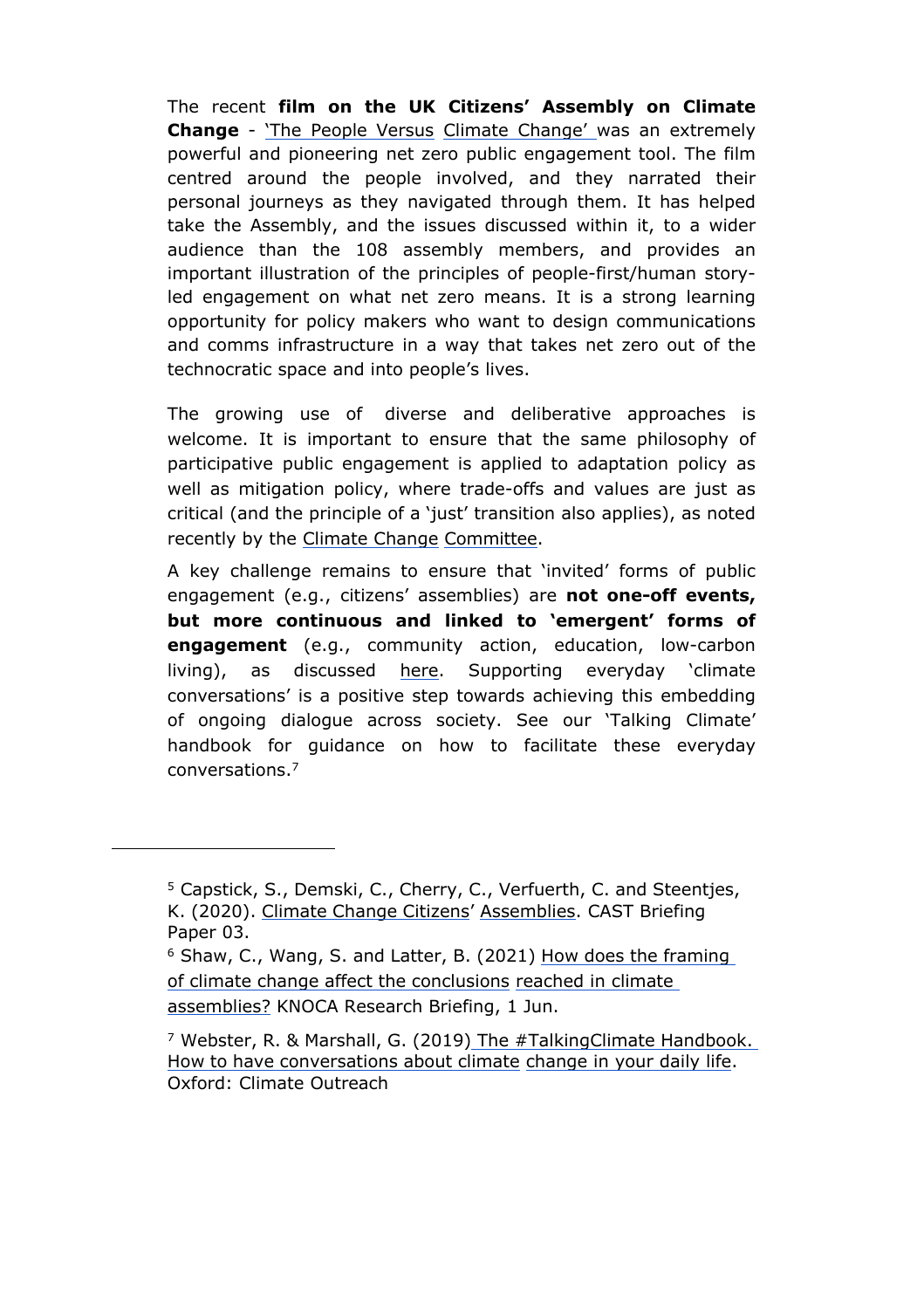**The [Count](https://www.count-us-in.org/) [Us](https://www.count-us-in.org/) [I](https://www.count-us-in.org/)n campaign** is a good example of highlighting 'ordinary' people taking positive, practical action - changing norms and raising self-efficacy amongst the public.  $8$  It is critical that campaigning organisations - whether government or civil society based - do not continue to speak to an echo chamber consisting only of stakeholders who are already invested in climate action. The Britain Talks Climate Toolkit offers evidence on how to bring in and engage with those who have been disengaged. This can be used in the process of developing and testing messages for new campaigns.

There are many other resources on how to effectively communicate climate change, such as Climate Outreach's [guides](https://climateoutreach.org/reports/)<sup>9</sup> and [Sell](https://www.wearefuterra.com/wp-content/uploads/2018/03/Sellthesizzle.pdf) [the](https://www.wearefuterra.com/wp-content/uploads/2018/03/Sellthesizzle.pdf) [Sizzle.](https://www.wearefuterra.com/wp-content/uploads/2018/03/Sellthesizzle.pdf)<sup>10</sup>

### **F.What are the pros/cons and limitations of different frameworks and methods for promoting behaviour change?**

As noted, providing the public with information on which choices are the most impactful is important, since most people still don't realise the impact of embedded emissions or dietary choices in causing climate change.<sup>11</sup> But while information can help inform decision-making, engaging people on climate change is less about knowledge and more about **values, identity and language** - and there is a strong evidence base to prove it.

Brexit was about values, identity, language. Trump was about values, identity, language. Engaging people on climate change is about values, identity and language too. This means being explicit about what we need to do to tackle climate change - not just making changes under the radar, using behavioural insight 'nudges'. Nudges have a place but they're not enough to deliver the transformation required. We can't 'nudge' people on to public transport if there's no bus service in their area. We can't nudge people to replace their heating systems.

- <sup>9</sup> See: https://climateoutreach[.o](https://climateoutreach.org/reports/)rg[/r](https://climateoutreach.org/reports/)eport[s/](https://climateoutreach.org/reports/)
- <sup>10</sup> See: [https://www.wearefuterra.com/wp-](https://www.wearefuterra.com/wp-content/uploads/2018/03/Sellthesizzle.pdf)
- content[/u](https://www.wearefuterra.com/wp-content/uploads/2018/03/Sellthesizzle.pdf)ploads[/2](https://www.wearefuterra.com/wp-content/uploads/2018/03/Sellthesizzle.pdf)01[8/](https://www.wearefuterra.com/wp-content/uploads/2018/03/Sellthesizzle.pdf)03[/S](https://www.wearefuterra.com/wp-content/uploads/2018/03/Sellthesizzle.pdf)ellthesizzl[e.](https://www.wearefuterra.com/wp-content/uploads/2018/03/Sellthesizzle.pdf)pdf
- <sup>11</sup> https://cast[.a](https://cast.ac.uk/wp-content/uploads/2021/03/CAST-Briefing-08.pdf)c[.u](https://cast.ac.uk/wp-content/uploads/2021/03/CAST-Briefing-08.pdf)k[/wp-](https://cast.ac.uk/wp-content/uploads/2021/03/CAST-Briefing-08.pdf)conten[t/](https://cast.ac.uk/wp-content/uploads/2021/03/CAST-Briefing-08.pdf)upload[s/2](https://cast.ac.uk/wp-content/uploads/2021/03/CAST-Briefing-08.pdf)021[/](https://cast.ac.uk/wp-content/uploads/2021/03/CAST-Briefing-08.pdf)0[3/](https://cast.ac.uk/wp-content/uploads/2021/03/CAST-Briefing-08.pdf)CAS[T-](https://cast.ac.uk/wp-content/uploads/2021/03/CAST-Briefing-08.pdf)Briefing[-08.](https://cast.ac.uk/wp-content/uploads/2021/03/CAST-Briefing-08.pdf)pdf

<sup>8</sup> https://www[.c](https://www.count-us-in.org/en-gb/)ount[-us-](https://www.count-us-in.org/en-gb/)in[.o](https://www.count-us-in.org/en-gb/)rg[/e](https://www.count-us-in.org/en-gb/)n[-gb/](https://www.count-us-in.org/en-gb/)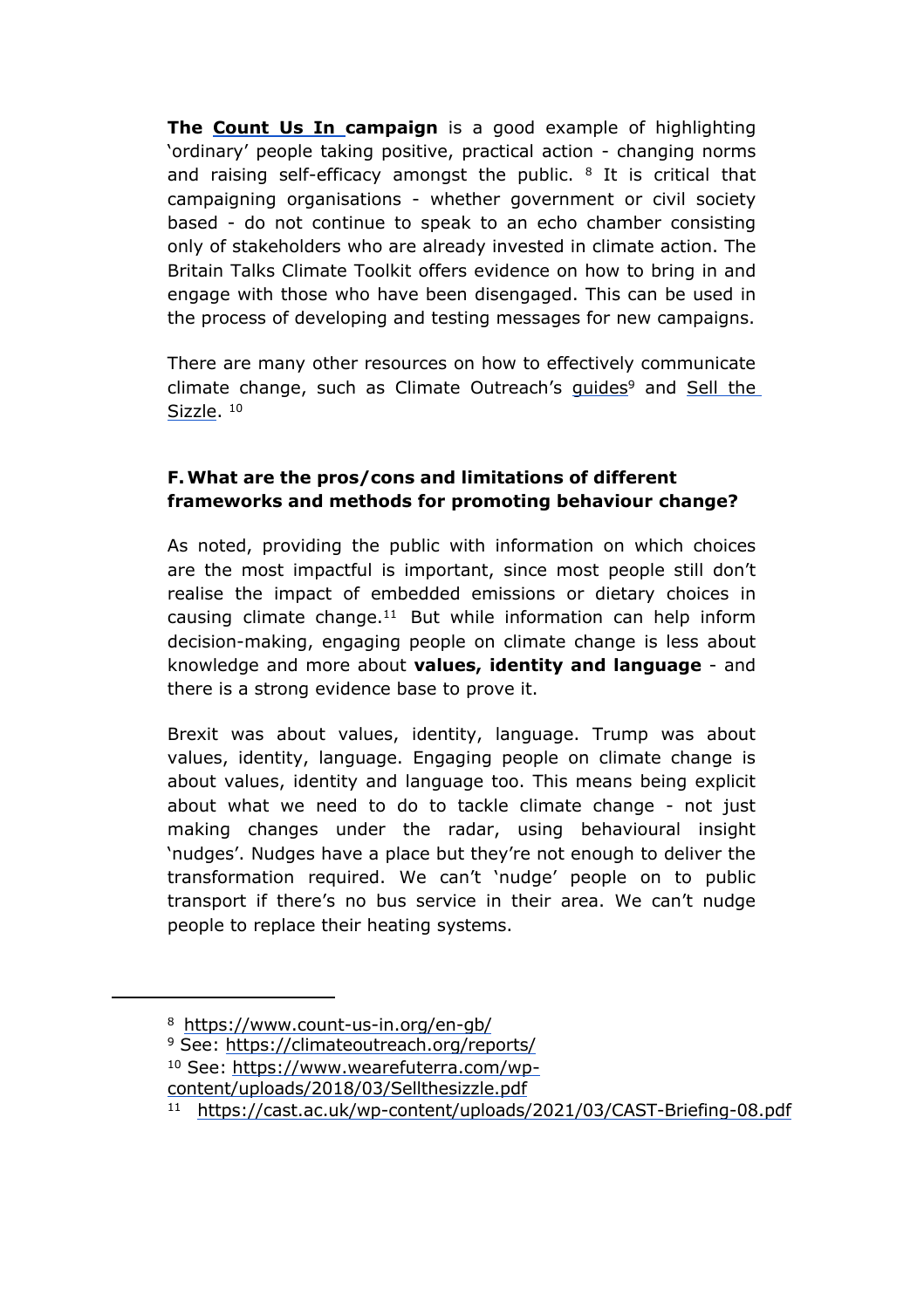It is also important to point out that an economic rationale is not enough to convince people to get on board. Policies that are widely viewed as costing ordinary people money are unlikely to be popular but there is a major difference between affordability (which matters) and 'cheapest possible' (which is not what people always go for).<sup>12</sup> Affordability is about fairness. There are any number of examples of people voting for policies that do not favour them economically (again see Brexit in certain parts of the UK). So getting the finance side right is important, but not enough on its own. Making a persuasive case means connecting with people's values and wider social concerns.

Our research and engagement work demonstrates that there are several existing and emerging approaches and tools that can be used to foster support for and action on decarbonisation and net zero strategies. These include:

1. **A clear understanding of who the different audiences are at the level of values/identity**. Please see 'Britain Talks Climate', which is a toolkit based on research which segmented the British population into seven key groups. $13$  This process built on the seven 'segments' of the British population identified through a Core Beliefs model. $14$  This uses a range of psychological and ideological factors, including threat perceptions, social identity and belief in meritocracy, to go beyond analyses that position public opinion along a single dimension such as 'left-right' or 'leave-remain'. The better we understand the British public - the tensions among different segments, and the beliefs and values that unite us - the better equipped campaigners and communicators will be to engage people in a way that ensures the whole is greater than the sum of its parts. Drawing on a shared, strategic understanding of the British public on climate change will enable advocates to campaign sensitively and in 'surround sound', responding to different segments' hopes and needs as we enter a critical decade for climate action.

Britain Talks Climate reveals a public that is fractured but not deeply polarised, with climate change emerging as an issue that has the potential to unite us. There are certain issues where the segments are not at all compatible: Loyal Nationals and Progressive Activists are in stark opposition on immigration. But these same two segments share a high concern about climate change and the need to hold businesses to account for their carbon footprints. Certain values and ideas - **protecting future generations, creating a healthier society, and preserving the countryside in ways that end our throwaway culture have almost universal resonance** across Britain.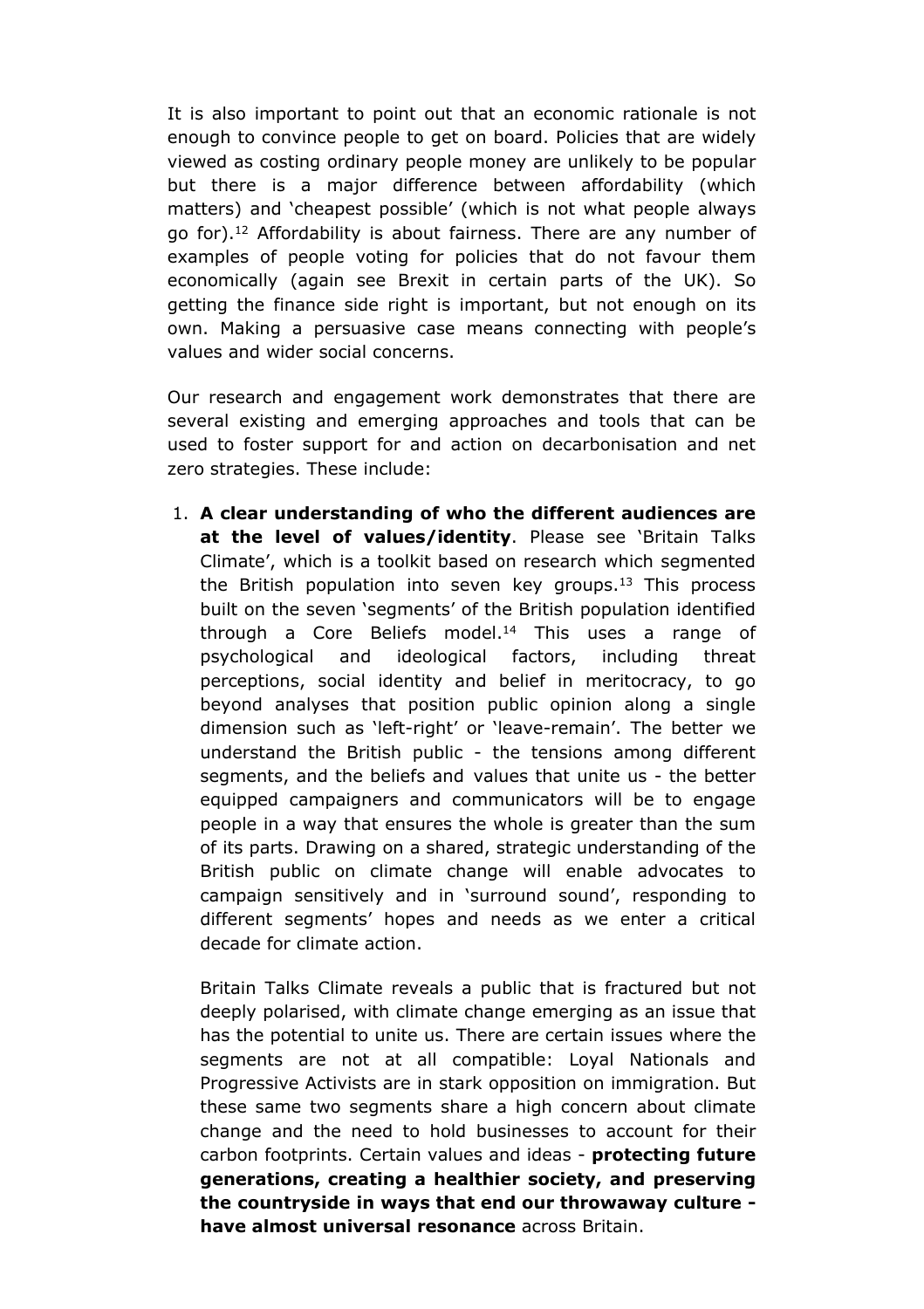Therefore, we ask that the government, and other key stakeholders aiming to foster public support for net zero and encourage behavioural change, use the key findings that emerged from this study to build both tailored and unifying narratives to ensure a whole of society approach to climate action in future. These values-based narratives can be tested and adapted to ensure the strongest impact.

- 2. Building on the segmentation in the Britain Talks Climate (BTC) Research, **it is important to reach historically disengaged audiences in particular**. There continue to be groups that feel socially and economically excluded from the wider conversations about the country's progress in general areas, but particularly in decarbonisation and wider climate action. Post-industrial areas, 'red wall' constituencies, and others, need to feel that there are genuine and meaningful efforts to understand their needs and to engage with them on the path forward. Engaging them (as well as the typically more engaged segments of the population) will be a real opportunity for transformation. Some of these include: 'Loyal Nationals', 'Disengaged Battlers' and 'Civic Pragmatists'.
- 3. **Focus on** *both* **systemic action and individual action.** Behaviour change and system change interact dynamically and are two sides of the same coin. Lifestyle change is essential to achieve deep and near-term cuts in emissions in line with international obligations on climate change.In some cases, the avoidance of certain activities can enable emissions reduction; at other times, a shift towards lower-carbon alternatives may be more appropriate, or there may be the opportunity to improve the carbon efficiency of an activity or service. For the transport sector, substantial reductions can be achieved through reducing and avoiding the use of private cars, as well as by shifting to active travel and/or electric vehicles. In some cities in China, restrictions on the use of petrol cars, combined with incentives and subsidies for the purchase and use of electric vehicles, have led to greater uptake and diffusion of low-carbon vehicles. Citizen activism and advocacy has played a key role in enabling the growth of cycling in both Latin America and Northern Europe and in pushing for improved access for non-motorised vehicles in Kolkata, India. There have been growing calls for constraints on the advertising of large, inefficient cars, as well as for health warnings on fuel pumps. See CAST centre's brief on 'achieving low carbon and equitable lifestyle change' for more information. 15

<sup>12</sup> [https://ukerc.ac.uk/publications/paying-for-energ](https://ukerc.ac.uk/publications/paying-for-energy-transitions/)y-transition[s/](https://ukerc.ac.uk/publications/paying-for-energy-transitions/)

<sup>13</sup> Wang, S., Corner, S. and Nicholls, J. (2020) [Britain](https://climateoutreach.org/britain-talks-climate/) [Talks](https://climateoutreach.org/britain-talks-climate/) [Climate:](https://climateoutreach.org/britain-talks-climate/) [A](https://climateoutreach.org/britain-talks-climate/) [toolkit](https://climateoutreach.org/britain-talks-climate/) [for](https://climateoutreach.org/britain-talks-climate/) [engaging](https://climateoutreach.org/britain-talks-climate/) [the](https://climateoutreach.org/britain-talks-climate/) [British](https://climateoutreach.org/britain-talks-climate/) [public](https://climateoutreach.org/britain-talks-climate/) [on](https://climateoutreach.org/britain-talks-climate/) [climate](https://climateoutreach.org/britain-talks-climate/) [change](https://climateoutreach.org/britain-talks-climate/) <sup>14</sup> See: https://hiddentribes[.us/](https://hiddentribes.us/)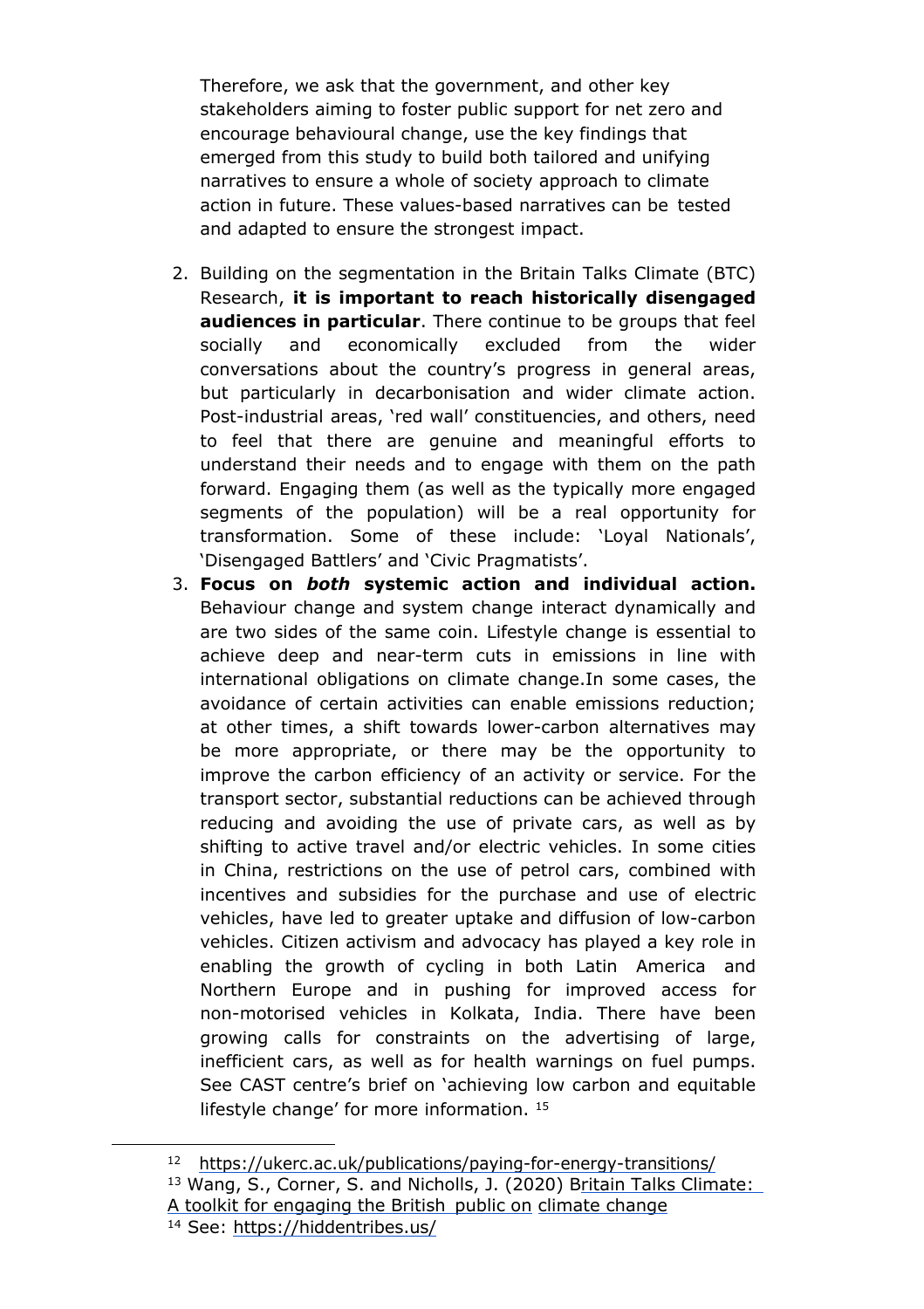**Climate engagement in the post Covid-19 context.** CAST and Climate Outreach have conducted new research since Covid-19, to bring in an understanding of how the global crisis has affected people's thoughts about and response to climate change and decarbonisation.<sup>16</sup> We conducted a nationally representative survey of 1,500 UK residents to explore these questions. We found that - although it may be tempting to draw parallels between Covid-19 and climate change, however, these two issues are not naturally connected in people's minds (e.g. indirect impact of climate change on the Covid-19 response). Making the connection between climate and Covid-19 in terms of policies may not help the climate cause. Therefore, great care should be taken in connecting the two issues, or there may be a risk that this appears to be exploiting the situation. For example - the expression 'climate emergency' was divisive, with some respondents feeling that it was not the top priority, and questioned the comparison being made between the risks posed by Covid-19 and climate change. Some people were highly dismissive of messages suggesting that Covid-19 has shown us that some things are more important than money. Communicators should be careful not to sugar-coat the impacts of Covid-19 and ignore the real hardships that people are facing. As one survey participant said, it's "easy to say for rich people that have sufficient enough money to live and care about such things as climate change".

4.

<sup>15</sup> Capstick, S., Wang, S., Khosla, R. and Corner, A. (2020). [Achieving](https://cast.ac.uk/wp-content/uploads/2021/01/CAST-Briefing06.pdf) [low-carbon](https://cast.ac.uk/wp-content/uploads/2021/01/CAST-Briefing06.pdf) [and](https://cast.ac.uk/wp-content/uploads/2021/01/CAST-Briefing06.pdf) [equitable](https://cast.ac.uk/wp-content/uploads/2021/01/CAST-Briefing06.pdf) [lifestyle](https://cast.ac.uk/wp-content/uploads/2021/01/CAST-Briefing06.pdf) [change.](https://cast.ac.uk/wp-content/uploads/2021/01/CAST-Briefing06.pdf) CAST briefing paper 06.

<sup>&</sup>lt;sup>16</sup> Shaw, C. and Wang, S. (2021) [After](https://climateoutreach.org/reports/after-lockdown-lessons-climate-change-engagement-uk/) [the](https://climateoutreach.org/reports/after-lockdown-lessons-climate-change-engagement-uk/) [lockdown?](https://climateoutreach.org/reports/after-lockdown-lessons-climate-change-engagement-uk/) [New](https://climateoutreach.org/reports/after-lockdown-lessons-climate-change-engagement-uk/) [lessons](https://climateoutreach.org/reports/after-lockdown-lessons-climate-change-engagement-uk/) [for](https://climateoutreach.org/reports/after-lockdown-lessons-climate-change-engagement-uk/) [building](https://climateoutreach.org/reports/after-lockdown-lessons-climate-change-engagement-uk/) [climate](https://climateoutreach.org/reports/after-lockdown-lessons-climate-change-engagement-uk/) [change](https://climateoutreach.org/reports/after-lockdown-lessons-climate-change-engagement-uk/) [engagement](https://climateoutreach.org/reports/after-lockdown-lessons-climate-change-engagement-uk/) [in](https://climateoutreach.org/reports/after-lockdown-lessons-climate-change-engagement-uk/) [the](https://climateoutreach.org/reports/after-lockdown-lessons-climate-change-engagement-uk/) [UK.](https://climateoutreach.org/reports/after-lockdown-lessons-climate-change-engagement-uk/) Oxford: Climate Outreach; and : Whitmarsh, L., Hoolohan, C.,Larner, O., McLachlan, C. & Poortinga, W. (2020). [How](https://cast.ac.uk/wp-content/uploads/2020/08/CAST-Briefing-04-Covid-low-carbon-choices-1.pdf) [has](https://cast.ac.uk/wp-content/uploads/2020/08/CAST-Briefing-04-Covid-low-carbon-choices-1.pdf) [COVID-19](https://cast.ac.uk/wp-content/uploads/2020/08/CAST-Briefing-04-Covid-low-carbon-choices-1.pdf) [Impacted](https://cast.ac.uk/wp-content/uploads/2020/08/CAST-Briefing-04-Covid-low-carbon-choices-1.pdf) [Low-Carbon](https://cast.ac.uk/wp-content/uploads/2020/08/CAST-Briefing-04-Covid-low-carbon-choices-1.pdf) [Lifestyles](https://cast.ac.uk/wp-content/uploads/2020/08/CAST-Briefing-04-Covid-low-carbon-choices-1.pdf) [and](https://cast.ac.uk/wp-content/uploads/2020/08/CAST-Briefing-04-Covid-low-carbon-choices-1.pdf) [Attitudes](https://cast.ac.uk/wp-content/uploads/2020/08/CAST-Briefing-04-Covid-low-carbon-choices-1.pdf) [towards](https://cast.ac.uk/wp-content/uploads/2020/08/CAST-Briefing-04-Covid-low-carbon-choices-1.pdf) [Climate](https://cast.ac.uk/wp-content/uploads/2020/08/CAST-Briefing-04-Covid-low-carbon-choices-1.pdf) [Action?](https://cast.ac.uk/wp-content/uploads/2020/08/CAST-Briefing-04-Covid-low-carbon-choices-1.pdf) CAST Briefing Paper 04.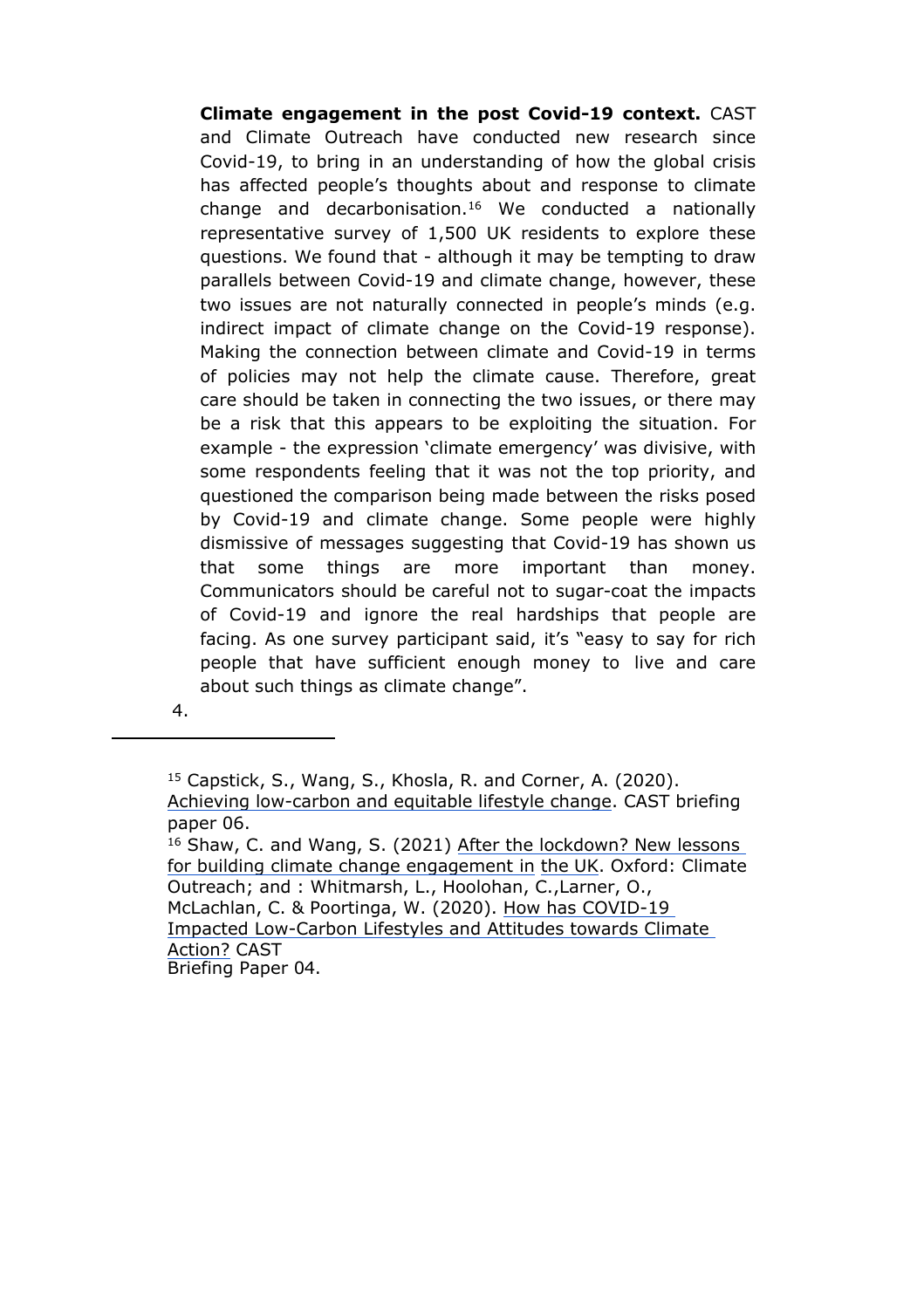However there was some indication of **narratives that may unify and connect wide audiences**. Segments of the UK population that were identified in the Britain Talks Climate report as being least supportive of more typically environmentalist climate change messaging felt favourably towards messaging about **bringing the world back into balance**. Issues such as climate change, pollution and the degradation of the natural environment, alongside crises such as Covid-19, feed into anxieties about a world that is out of balance.

People responded positively to the claim that Covid-19 has shown that **ordinary people working together can make a difference**. It is possible that people may now be more receptive to opportunities to take local actions on climate change as part of a community. Using examples and case studies of where people working collectively has made a difference to people's impact on climate change and the environment offers the possibility of capitalising on the sense of 'us' being the ones who make a difference (e.g., Count on Us, discussed below).

Additionally, CAST research found that COVID-19 represents a critical moment of change that has disrupted many climate-relevant behaviours. This provides a **'window of opportunity**' during which behaviours are more malleable and interventions may be more effective. Given that new habits take 2-3 months to form, the lockdowns in most countries are long enough to establish new, enduring routines. Furthermore, interventions targeted to moments of change have been found in several cases to be significantly more effective than when applied during stable times when habits are more resistant to change. For example, information and incentives (free one-day bus passes) provided to those who recently moved house were shown to increase bus travel in both UK and German studies.<sup>17</sup>

Climate Outreach's recent report provides a set of [eight](https://climateoutreach.org/reports/after-lockdown-lessons-climate-change-engagement-uk) [recommendations](https://climateoutreach.org/reports/after-lockdown-lessons-climate-change-engagement-uk) which can help to frame arguments and align messaging in a way that is most likely to engage people in the UK on climate change in the (post-)COVID context. It is through understanding the narratives that unite and divide us that we can most effectively communicate with and engage people on climate change.<sup>18</sup>

<sup>17</sup> Whitmarsh, L., Hoolohan, C.,Larner, O., McLachlan, C. & Poortinga, W. (2020). [How](https://cast.ac.uk/wp-content/uploads/2020/08/CAST-Briefing-04-Covid-low-carbon-choices-1.pdf) [has](https://cast.ac.uk/wp-content/uploads/2020/08/CAST-Briefing-04-Covid-low-carbon-choices-1.pdf) [COVID-19](https://cast.ac.uk/wp-content/uploads/2020/08/CAST-Briefing-04-Covid-low-carbon-choices-1.pdf) [Impacted](https://cast.ac.uk/wp-content/uploads/2020/08/CAST-Briefing-04-Covid-low-carbon-choices-1.pdf) [Low-Carbon](https://cast.ac.uk/wp-content/uploads/2020/08/CAST-Briefing-04-Covid-low-carbon-choices-1.pdf) [Lifestyles](https://cast.ac.uk/wp-content/uploads/2020/08/CAST-Briefing-04-Covid-low-carbon-choices-1.pdf) [and](https://cast.ac.uk/wp-content/uploads/2020/08/CAST-Briefing-04-Covid-low-carbon-choices-1.pdf) [Attitudes](https://cast.ac.uk/wp-content/uploads/2020/08/CAST-Briefing-04-Covid-low-carbon-choices-1.pdf) [towards](https://cast.ac.uk/wp-content/uploads/2020/08/CAST-Briefing-04-Covid-low-carbon-choices-1.pdf) [Climate](https://cast.ac.uk/wp-content/uploads/2020/08/CAST-Briefing-04-Covid-low-carbon-choices-1.pdf) [Action?](https://cast.ac.uk/wp-content/uploads/2020/08/CAST-Briefing-04-Covid-low-carbon-choices-1.pdf) [C](https://cast.ac.uk/wp-content/uploads/2020/08/CAST-Briefing-04-Covid-low-carbon-choices-1.pdf)AST Briefing Paper 04.

<sup>&</sup>lt;sup>18</sup> Shaw, C. and Wang, S. (2021) [After](https://climateoutreach.org/reports/after-lockdown-lessons-climate-change-engagement-uk/) [the](https://climateoutreach.org/reports/after-lockdown-lessons-climate-change-engagement-uk/) [lockdown?](https://climateoutreach.org/reports/after-lockdown-lessons-climate-change-engagement-uk/) [New](https://climateoutreach.org/reports/after-lockdown-lessons-climate-change-engagement-uk/) [lessons](https://climateoutreach.org/reports/after-lockdown-lessons-climate-change-engagement-uk/) [for](https://climateoutreach.org/reports/after-lockdown-lessons-climate-change-engagement-uk/) [building](https://climateoutreach.org/reports/after-lockdown-lessons-climate-change-engagement-uk/) [climate](https://climateoutreach.org/reports/after-lockdown-lessons-climate-change-engagement-uk/) [change](https://climateoutreach.org/reports/after-lockdown-lessons-climate-change-engagement-uk/) [engagement](https://climateoutreach.org/reports/after-lockdown-lessons-climate-change-engagement-uk/) [in](https://climateoutreach.org/reports/after-lockdown-lessons-climate-change-engagement-uk/) [the](https://climateoutreach.org/reports/after-lockdown-lessons-climate-change-engagement-uk/) [UK.](https://climateoutreach.org/reports/after-lockdown-lessons-climate-change-engagement-uk/) Oxford: Climate **Outreach**